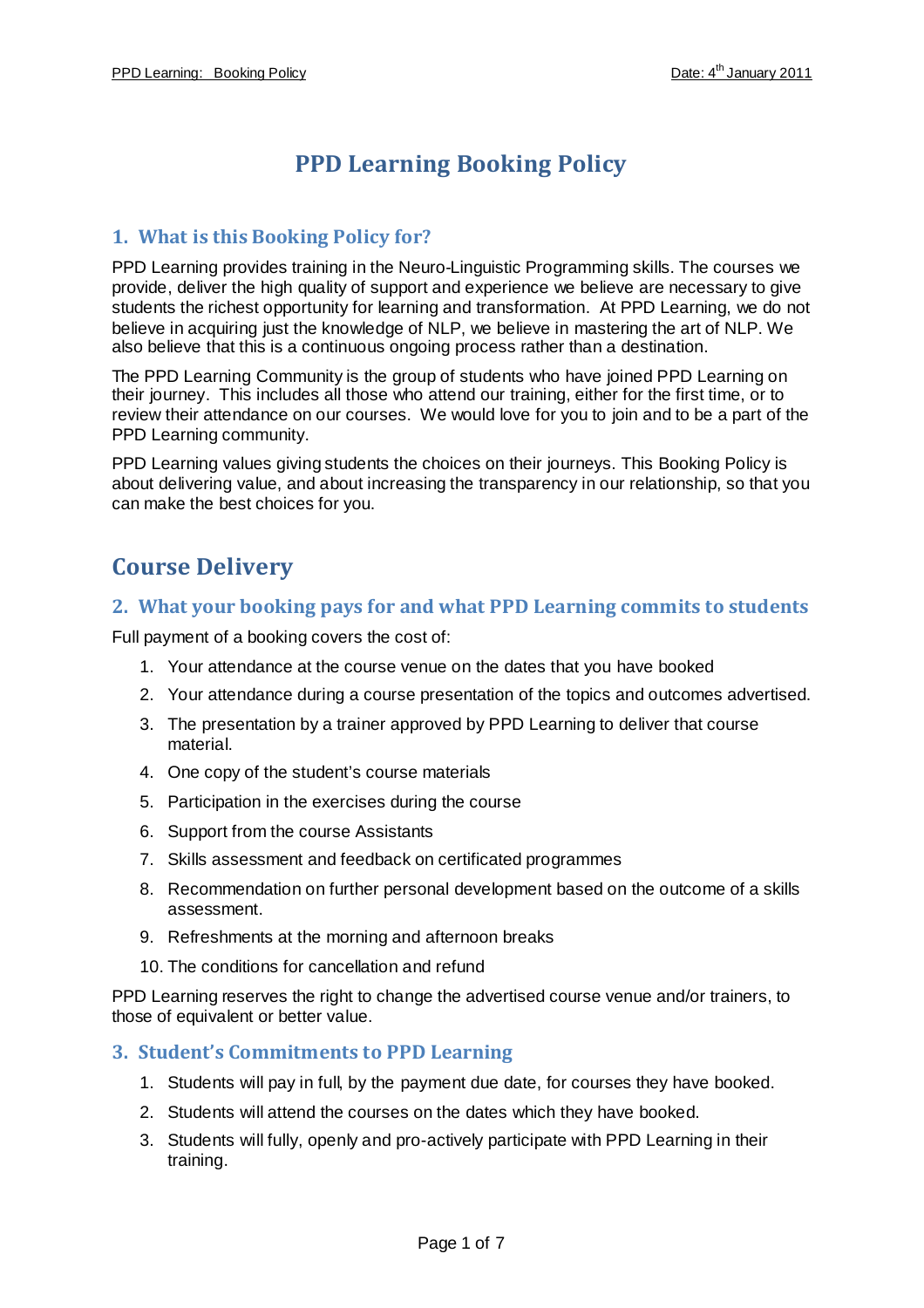## **Booking Course Programmes**

#### **4. Package and Special Rate Bookings**

PPD Learning programmes are designed and optimised to work in a specific sequence. There are significant benefits that are available to students from following the courses as designed. Package Rates are made available to students who follow the programmes in the designated sequence.

A Package Rate is a special price offering considerable savings for students when attending the designated sequence of course modules.

- 1. Package Rates are available to students who book in advance of the programme start date and book to attend all courses planned for that programme.
- 2. Practitioner Course Programme options are available:
	- a. The course options to be booked must be selected at the time of booking.
	- b. A cancellation fee is payable if notice of a transfer between options is received by PPD Learning less than 42 days in advance of all the modules affected. The cancellation fee is specified in the Booking Policy.
	- c. The full balance of any fees owing must be paid before new options can be booked.
	- d. Transfers can only be made to the options advertised as currently available.
- 3. Master Practitioner programme does not have options and transfers are not available. All Master Practitioner modules must be completed on the dates required for the Student to be eligible for the Package Rate.
- 4. Special course review rates are available for students who are repeating courses.
- 5. PPD Learning are not liable to refund fee differences that may arise due to delegates booking at different times, promotions etc.

#### **5. Full Journey Passport**

PPD Learning wishes to reward student commitment to a full experience of the PPD Learning Journey. A Full Journey Passport is available at a special package rate which delivers incredible savings and also offers benefits of phenomenal value.

The Full Journey Passport provides up to 45 days of PPDL training within a 2 year period. Conditions for this package are:

- 1. Up to 45 days of PPD Learning training can be booked within a 2 year period from the date of the first training day. The Training Days can include:
	- a. Attendance on a full PPD Learning Practitioner programme
	- b. Attendance on a full PPD Learning Master Practitioner programme.
	- c. Attendance on any PPD Learning standalone modules up to the maximum training days allowed.
- 2. Admittance to any course is subject to availability and to a booking received and accepted prior to the course start date.
- 3. Pre-requisite skills or criteria may be required. It is the responsibility of the student to ensure they meet any criteria for booking.
- 4. A booked course is subject to the PPD Learning cancellation conditions and cancellation fee. Days missed on a booking cannot be refunded nor added back to the training day total.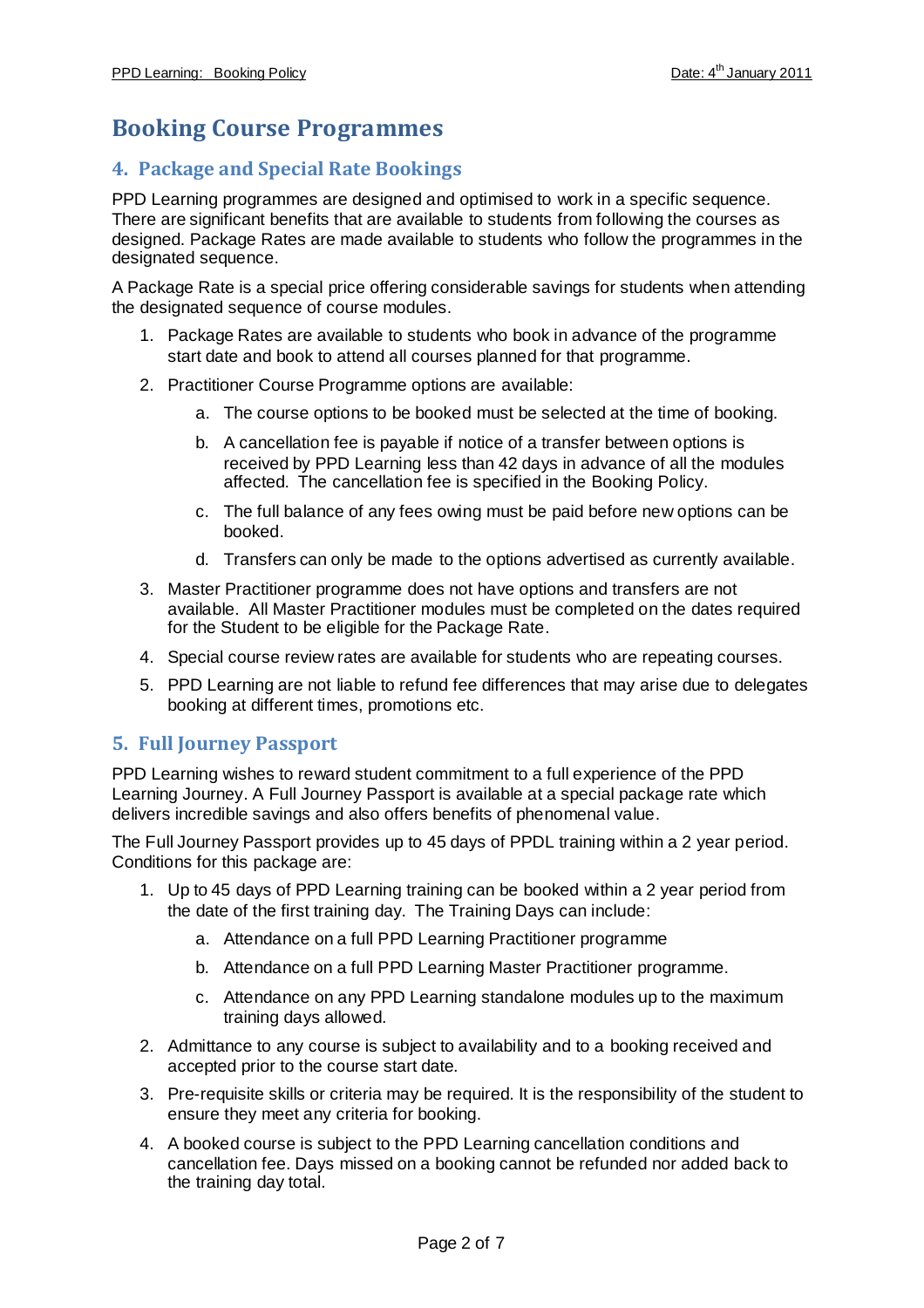- 5. Training days not used within the 2 year period are lost at the end of the period without refund.
- 6. Certification on courses is not guaranteed and the cost of certificates is not included within the Full Journey Passport.
- 7. The passport does not cover entry to the PPD Learning Practice Group.
- 8. The Journey passport is only available for a named student and is not transferrable.

#### **6. Booking Standalone Modules**

Booking courses as standalone modules provides for students who require choice and flexibility in attending course dates. This approach to booking is also for Students who wish to review courses, or for those Students who are not able to attend programmes in the sequence designed.

- 1. Standalone course modules may be booked individually.
- 2. Pre-requisite skills or criteria may be required. It is the responsibility of the student to ensure they meet any criteria for booking.
- 3. Some courses, such as "Path of Mastery", are only available when booked as part of a programme and are not available standalone. Please call PPD Learning and ask if you have any questions.
- 4. Bookings can only be accepted for course modules that have been advertised in the PPD Learning course calendar. PPD Learning provides no assurance as to the availability of courses not currently in the PPD Learning Calendar.
- 5. Special course review rates are available for PPD Learning Community Members.

## **Payment**

#### **7. Self-Financing:**

- 1. A minimum 25% deposit is required when making a booking. Self-financed bookings cannot be accepted without the minimum payment of a deposit.
- 2. Full payment is due 42 days prior to the start of the booked course.
- 3. A Payment Plan Option is available on NLP Practitioner, Ultimate NLP Master Practitioner Package and Full Journey Passport Package Rates. When taking the Payment Plan Option, a deposit of 25% is payable on booking.
	- a. For the Practitioner courses, the balance is due in 3 equal further payments. The first of these payments is due 14 days before the first course module starts. The last payment must be completed before the student may finish the course.
	- b. For the Master Practitioner courses, the balance is due in 5 equal monthly payments. The first of these payments is due 14 days before the first course module starts. The final payment must be completed prior to the student attending the last course module.
	- c. For the Full Journey Passport, the balance is due in 5 equal monthly payments. The first of these payments is due 5 days before the first course module starts. The final payment must be completed before courses are attended after the initial 5 month payment period.
- 4. An administration charge is payable on each of the Payment Plan Options. The administration charge is due at the time of the first balance payment.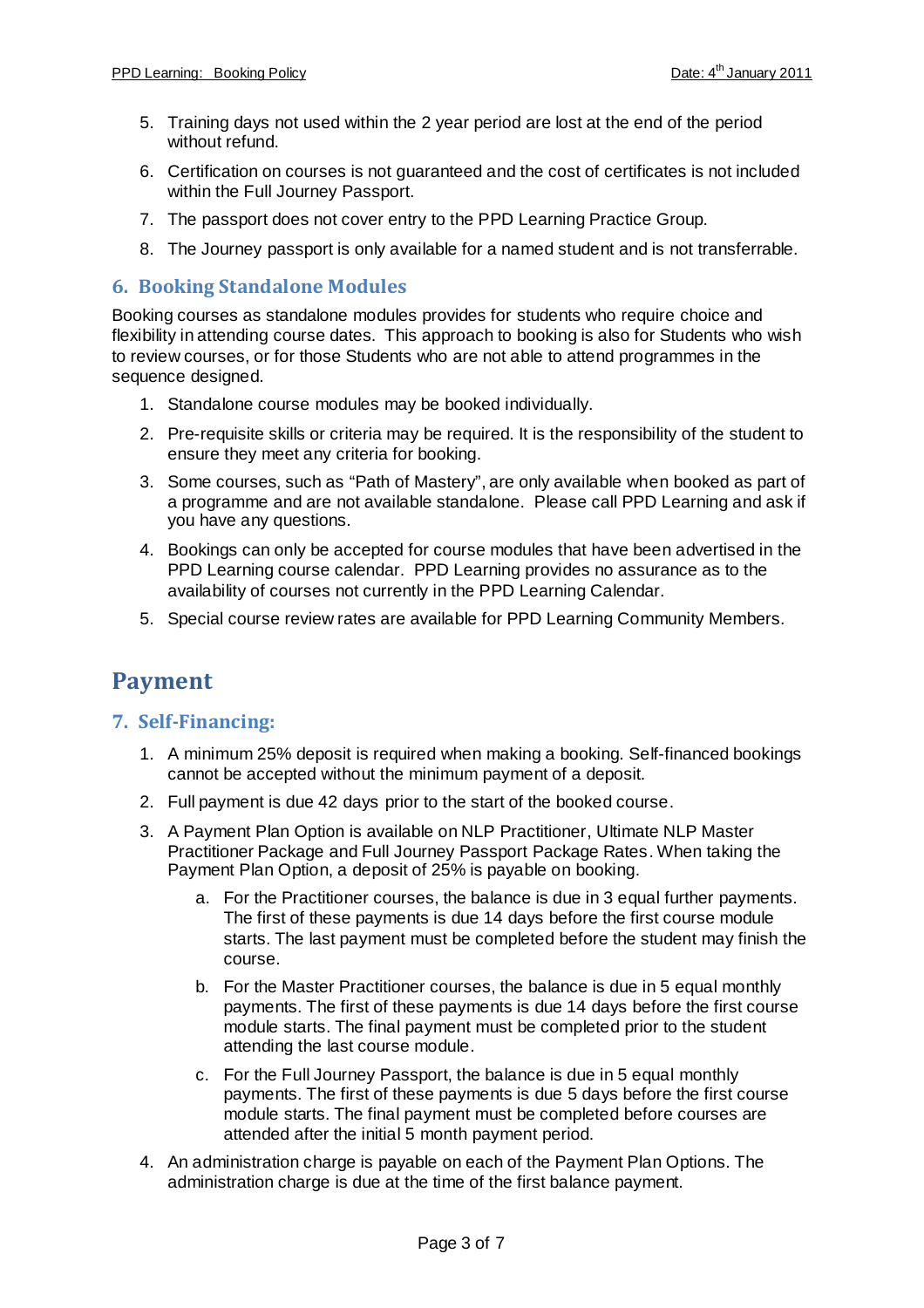- a. £30.00 for the Practitioner,
- b. £50.00 for the Master Practitioner
- 5. Payment is accepted by debit card, credit card or Inter-Bank Transfer.
- 6. All advertised course rates are subject to an additional VAT charge at the rate applicable at time of booking.
- 7. All due payments must be received and fully cleared by PPD Learning prior to the payment due date. PPD Learning reserve the right to refuse admission to a course where full due payment has not been received.

#### **8. Organisation Sponsored**

- 1. When a booking is being funded by a sponsoring organisation, payment terms are:
	- a. Invoice issued for full booking fee on receipt of booking.
	- b. Invoices due for payment within 30 days of receipt.
- 2. Should a purchase order be required for payment of the invoice, it is the delegate's responsibility to ensure that PPD Learning Ltd has the full details and an agreed purchase order before a course attendance can be booked.
- 3. PPD Learning reserve the right to refuse attendance on a course and to charge interest on late payments at the prevailing LloydsTSB business account unauthorised borrowing monthly interest rate: http://www.lloydstsbbusiness.com/ratesandcharges/finance/lending\_rates.asp
- 4. Attendance on a course is subject to payment of the invoice. Where a company being invoiced goes into bankruptcy or liquidation prior to payment, then the booking can no longer be accepted.

## **Attendance**

PPD Learning design courses to provide the maximum opportunity for learning and transformation. Full attendance is vital for students to obtain the full benefit.

- 1. It is the responsibility of the student to attend the courses on which they are booked. Unattended bookings are not transferable and refunds are not available for missed training days.
- 2. PPD Learning reserve the right to refuse entry to its courses.
- 3. PPD Learning reserve the right to remove someone who is negatively impacting on the learning of other students.

### **Cancellations and refunds**

- 1. A full refund is available if you cancel your booking up to 42 days before a course start date.
- 2. When a booking is cancelled after the 42 day notice period, Cancellation fees will then be calculated on the following basis:
	- a. 25% of the course module standalone fee from 42 days prior to the course start date,
	- b. 50% of the course module standalone fee from 14 days prior to the course start date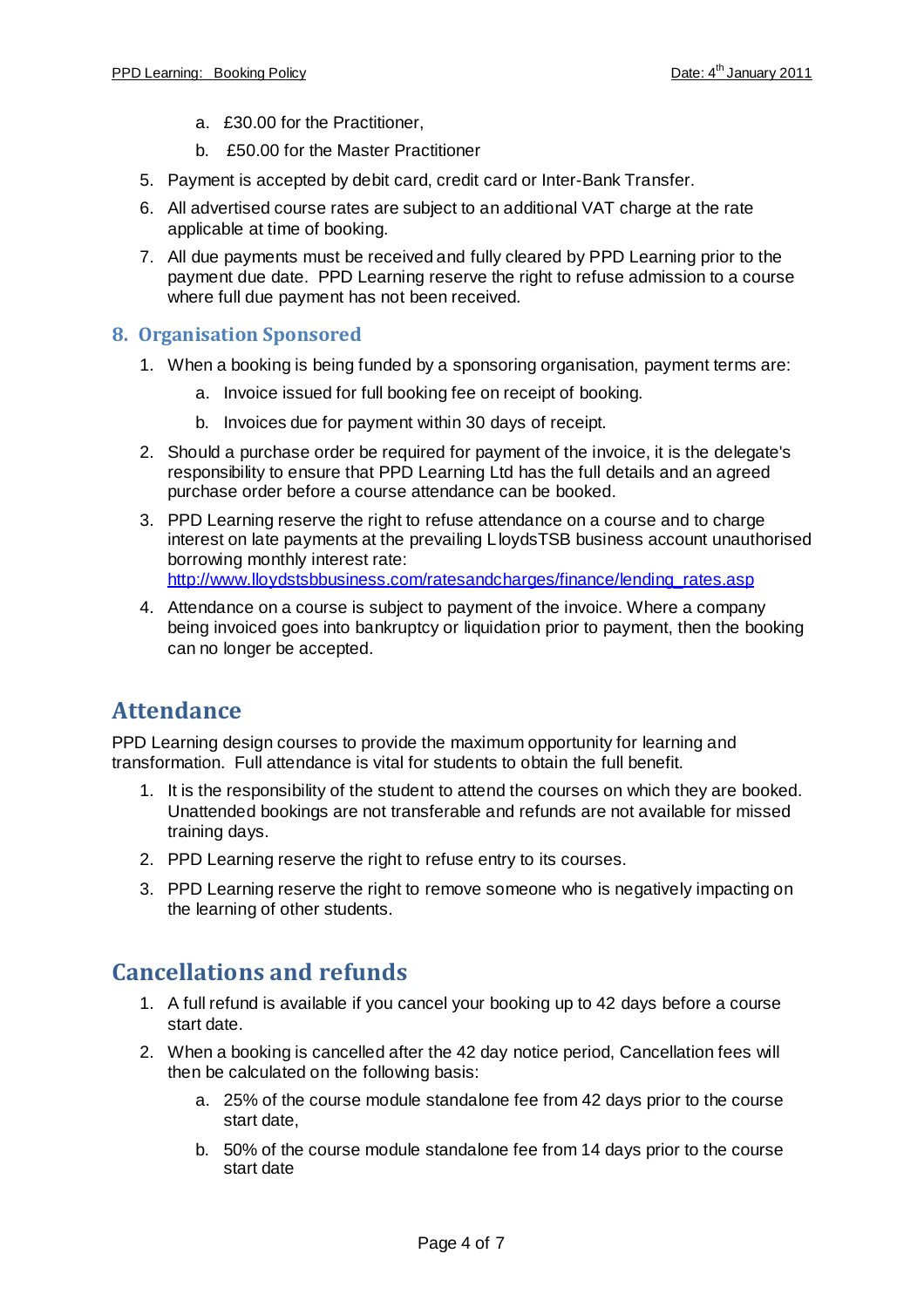- 3. No refund is available once a course module has started.
- 4. On NLP Practitioner, Ultimate NLP Master Practitioner Package and Full Journey Passport Package Rates, where the programme is cancelled by the Student part way through, the cancellation fee is calculated for course modules included in the Package Rate as:
	- a. 25% of any course module standalone fee with less than 42 days notice before the course start date,
	- b. 50% of the course module standalone fee with less than 14 days notice before the course start date,
	- c. 100% standalone module fee for all course modules with start dates prior to receipt of the cancellation notice,
	- d. The fee used is that standalone module fee which was available to the student at the time the package was booked.
- 5. On the Full Journey Passport, where a course booking has been cancelled, the cancellation fee is calculated as:
	- a. 50% of the course module Training Days (rounded up to full days), with less than 42 days notice before the course start date,
	- b. 100% standalone module Training Days with less than 14 days notice before the course start date,
- 6. A full refund of fees paid, or Training Days is available if a booked course is cancelled by PPD Learning prior to the start of the course module.

## **PPD Learning Community Membership**

Members of the PPD Learning Community are those who have shared their journey with PPD Learning through attending courses.

- 1. There are different levels of membership available within the PPD Learning Community:
	- a. Bronze members of the community must have completed either a full Practitioner or full Master Practitioner training with PPD Learning.
	- b. Silver members must have completed both a full Practitioner and a full Master Practitioner training with PPD Learning.
	- c. Gold membership is issued on a discretionary basis only by Judith Lowe and is for a period of one year from date of formal notification. Rates for Gold members are only available to Gold members.
- 2. Levels of membership are issued to students by PPD Learning at its discretion and criteria. PPD Learning reserves the right to withdraw membership.

## **Certification**

- 1. Certification on PPD Learning courses is according to the criteria provided by PPD Learning and published within the official course handouts. These criteria will include standards for:
	- a. Attendance
	- b. Participation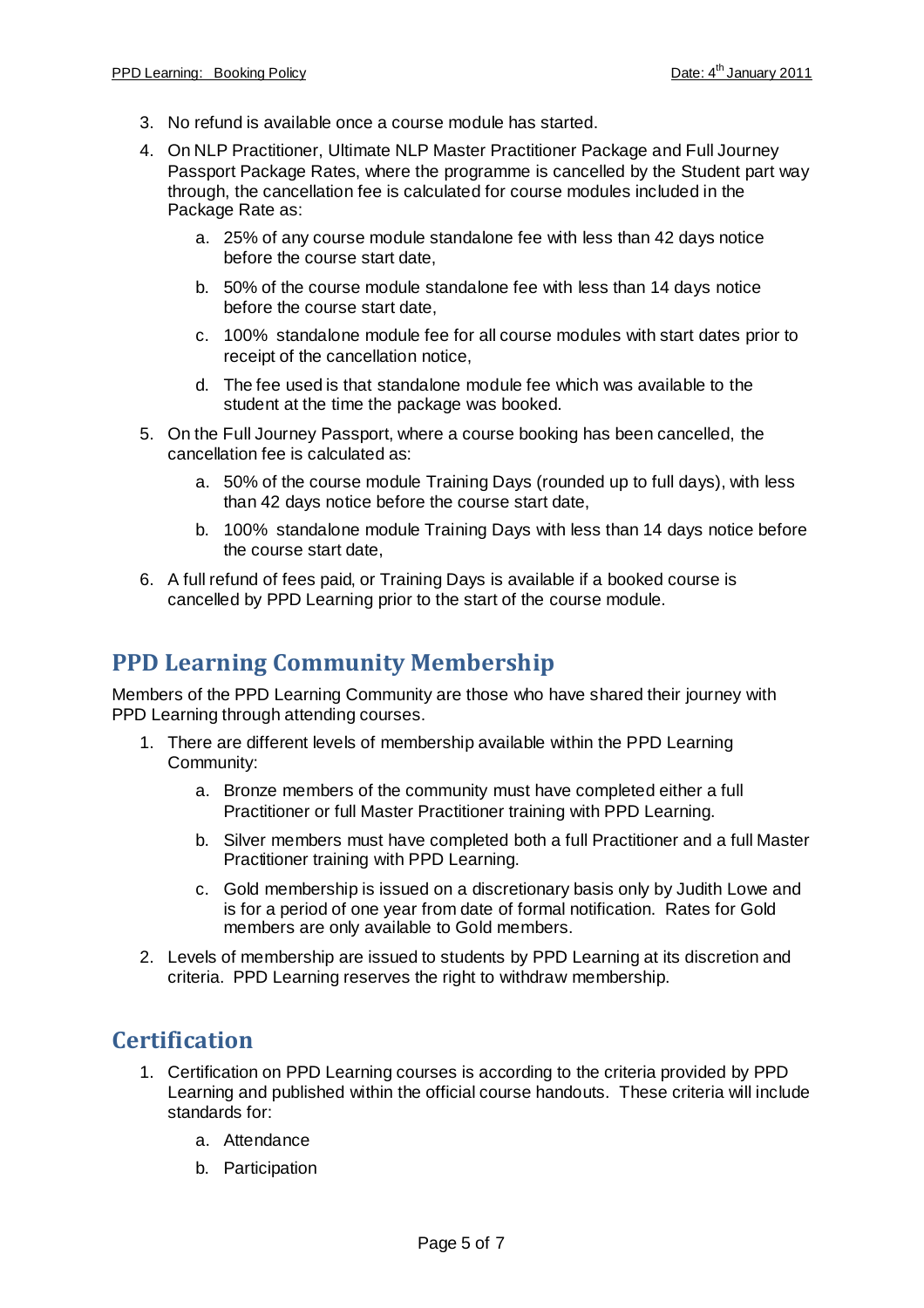- c. Modelling (on Master Practitioner only)
- d. Skills
- 2. Skills assessment is carried out by the course assistants and the final decision resides with the Course Director. PPD Learning reserve the right to refuse certification.
- 3. On Practitioner and Master Practitioner programmes, qualifying students will be notified of their award of a certificate. Certificates are co-signed by Judith Lowe and John Grinder, and will be sent to the qualifying students as soon as they are available.

### **Assisting on Courses**

Assisting on a course is by formal invitation from PPD Learning only. Assistants must agree to and sign the Assistants Agreement for each programme or module that they attend.

## **Limitation of Liability**

- 1. Except in respect of death or personal injury due to negligence, the entire liability of PPD Learning to the Student in respect of any claim whatsoever or breach of this Agreement, whether or not arising out of negligence, shall be limited to the price paid by the Student to which the claim relates.
- 2. In no event shall PPD Learning be liable to the Student for any loss of business, loss of opportunity or loss of profits or for any other indirect or consequential loss or damage whatsoever. This shall apply even where such a loss was reasonably foreseeable or the Supplier had been made aware of the possibility of the Student incurring such a loss.

## **Intellectual Property and Copyright**

All Intellectual Property Rights produced from or arising as a result of the performance of this Agreement shall, so far as not already vested, become the absolute property of PPD Learning Ltd, and the students shall do all that is reasonable necessary to ensure that such rights vest in PPD Learning Ltd by the execution of appropriate instruments or the making of agreements with third parties.

## **Data Protection**

Any information supplied by clients or prospective clients of PPD Learning Ltd. will be retained by PPD Learning Ltd. on a database and will be used to compile a paper delegate list to be distributed at booked events. The information may also be used for marketing purposes and you could be contacted by letter, fax, telephone or e-mail with details of future events and courses organised or promoted by PPD Learning, which may be of interest to you.

### **Notices**

Any notice that needs to be submitted to PPD Learning can only be accepted through PPD Learning receiving an e-mail or pre-paid letter at the contact address given on the contact